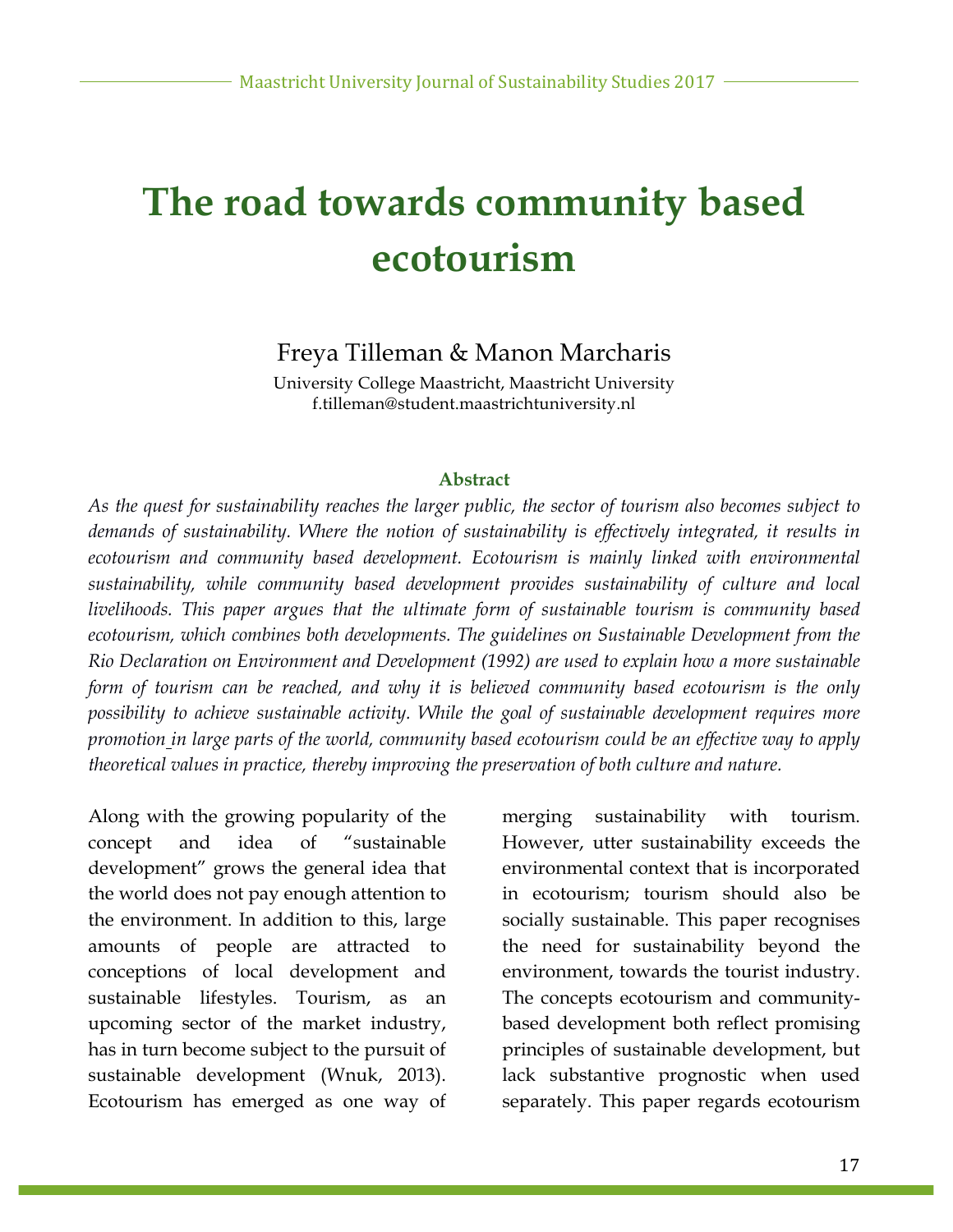and community-based development as two entities to be merged in order to create the interdisciplinary and proactive concept community-based ecotourism.

In a quest for a form of tourism that is more sustainable, all elements of sustainable development (society, economy, environment) are needed. In fact, with a degraded environment, a malfunctioning society and an unstable economy, tourism can never be sustainable. This quest occurs in response to a market that becomes more aware of the concept of sustainability, as well as in response to the growing awareness of environmental degradation and destruction of culture (Wnuk, 2013). It is useful for tourists, companies and especially local employers to know how to be more sustainable. The principles of sustainable development revealed by the Rio Declaration on Environment and Development in 1992 will be used throughout this paper as guidelines to more sustainable tourism. These principles offer indications of how sustainability can be improved across a large spectrum of activities, of which the tourist industry is one. Because these principles have been accepted by a large international community as desirable standards, these principles will prove useful in providing us with a legitimate way of improving sustainability in practise, namely in the tourism sector. Instead of looking at improvements for existing strategies community based development or ecotourism - this paper attempts to analyze the principles on which these new forms of

more sustainable tourism were built, and investigates whether a full application of sustainability principles can be achieved through coining these developments as a true sustainable form of tourism.

In order to clearly construct our argument, we will first instantiate the most important terms (sustainable development, ecotourism, community-based development and community-based ecotourism) as to avoid future misconception. These concepts will consequently allow us to analyse the concepts as they were brought to practise. A number of concrete principles of sustainable development will be used to compare practise to theory: is sustainability as it has been laid out by the international community reflected in the development of these new forms of tourism? Furthermore, we will illustrate the arguments with concrete examples. The paper mainly focusses on the environmental and social aspects of sustainability, because while the economic aspect of sustainability in general might be more ambiguous, the fact that this paper is concerned about the tourist industry automatically implies an economic activity. Sustainability in this sense concerns sustaining livelihoods for present and future generations, which would aim at generating income from sustainable sources (Griggs et al, 2013). This means that for the economic aspect of the sustainable tourist industry, social and environmental goals would have to be achieved first.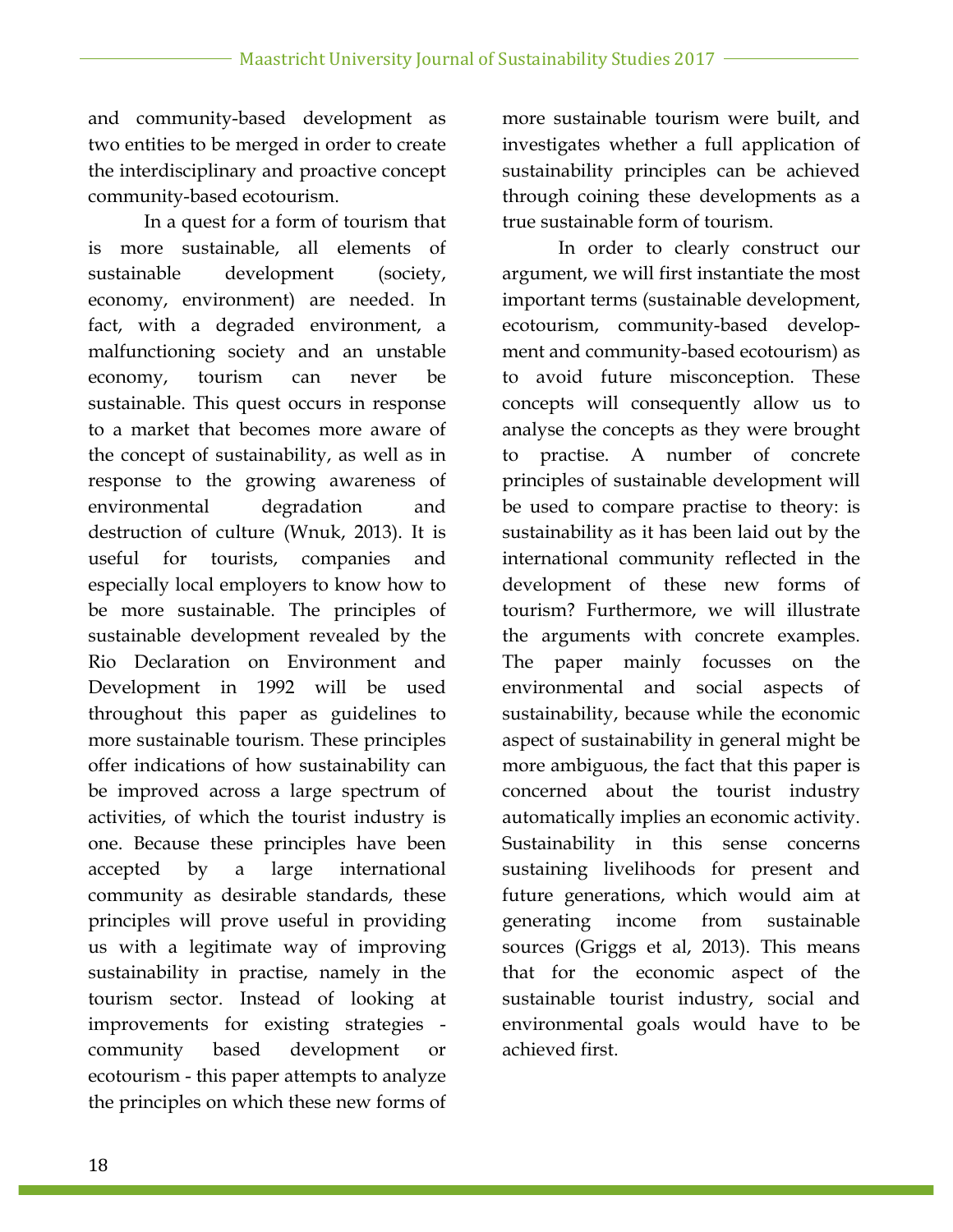# I. Clarification of concepts

First of all, the concept of Sustainable Development should be explained. It is a term that at first sight might seem paradoxical, as it was always believed that development, as economic growth, and the environment do not go together. Environmental harm was believed to be undeniable within the process of development (Wnuk, 2013). However, in 1987 the World Commission on Environment and Development published the Brundtland Report, which shone a different light on this widespread opinion. In a quest for a development model that would be more sustainable, the report interconnected economy, the environment and the society in the term sustainable development. This meant that only striving for a societal change in regards to development was not enough, because the environment had to be sustained and protected in order for society to develop and sustain itself (Baker, 2006).

In the years after the Brundtland report, the term sustainable development became debatable, because it received criticism on the important role the economy played in the sustainable development equation. Scholars like Griggs pointed out that the three elements of sustainable development are indeed interconnected, however, they are not of equal importance as the Brundtland Commission proposed. Therefore, Griggs et al. (2013) redefined sustainable development as:

*"development that meets the needs of the present while safeguarding Earth's life-support system, on which the welfare of current and future generations depends"* (Griggs et al., 2013, p. 306).

This means that while it is important to maintain a thriving economy, it should be serving a functional and future society, and above all, it should be within the limits of Earth's capacity.

In contrast to the Brundtland's conception of sustainable development, Griggs and his colleagues considered society and the environment to be positively correlated. They furthermore connected the three elements of sustainable development - the economy, society and the environment - in a socalled 'nested approach', in which the three elements are of different importance and interdependence regarding their place in the 'nest'. Through this interconnection, the elements of sustainable development could be infiltrated into every layer of society.

Another important term to be clarified is the often wrongly interpreted ecotourism. Seen by many people as greenwashing, ecotourism is a phenomenon that requires a proactive approach to pursue diminishment of negative impacts and intensification of positive effects of tourism (WWF, 2010).

According to The International Ecotourism Society (abbreviated 'TIES'), ecotourism can be defined as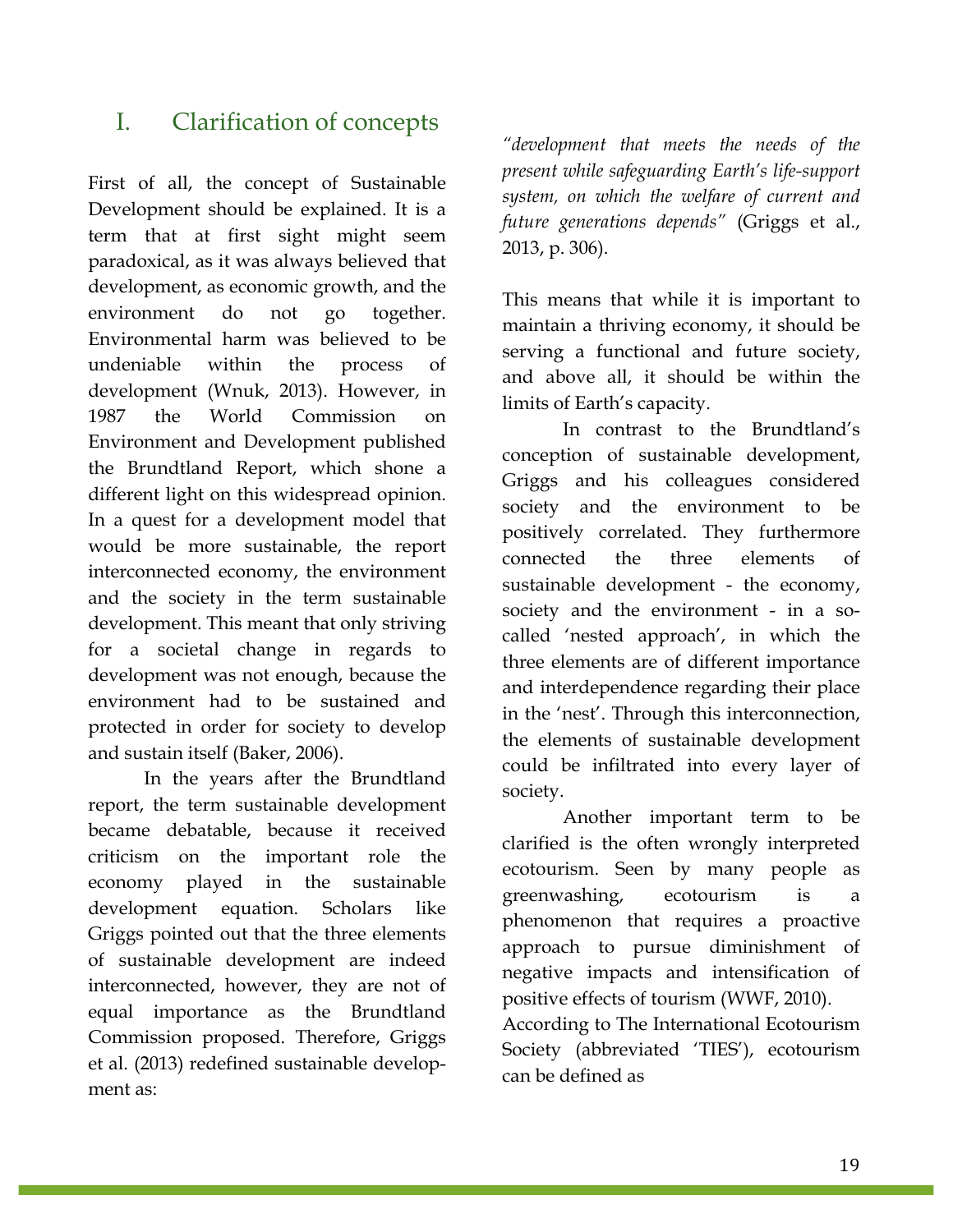*"responsible travel to natural areas that conserves the environment, sustains the wellbeing of the local people, and involves interpretation and education"* (TIES, 2015, paragraph 4).

Ecotourism is a form of tourism with a long-term vision that focuses on the conservation of nature and culture, both for the environment and the local community and its tourists. Sustainability is an important part of it, because ecotourism tries to sustain the environment, as well as society and the economy. Ecotourism goes a step further than regular tourism by believing that "tourism and the environment are not merely interrelated, but are interdependent" (Pigram, 1980, p. 554). The profits gained by ecotourism are often used to fulfil this sustainability by investing in wildlife and natural surroundings (TIES, 2015). An excellent example of this is the Parc des Volcans in Rwanda. The money earned by attracting (eco)tourists is used to set up anti-poaching patrols and to employ local farmers as guides and guards. Because of the \$170-a-day fee that tourists pay to enter the park, the gorillas are saved from extinction (Rainforest Action Network, n.d.).

Furthermore, the term Community-Based Development (CBD) refers to a demand-driven (instead of supply-driven) approach that relies on local management of resources and services in order to increase efficiency, equity, and empowerment within a local community. By involving local stakeholders in the decision making, and giving control and accounttability to individuals and communities, every CBD scheme is bound to the needs and resources of a particular community (Narayan, 1995). Especially investing in education, as in the case of Sierra Leone, has proven to be beneficial to the local community, because it seeks to improve the education and employment of the community's children and adults (JOY, 2010).

CBD consists of a broad spectrum of approaches that brings the benefits provided by the assistance directly to the community level, as well as prioritizes the ownership of commands and decisions by the community (Parks et al. 2013). Doing this, CBD is able to solve conflicts in certain regions by implying the importance of communication within the centre of the community. In the Philippines for example, CBD has helped restore community-level confidence in decisionmaking and alleviate poverty with the underlying assumption that poverty leads to conflict (Parks et al.).

Subsequently, community-based ecotourism (CBET) is created by linking ecotourism to community-based development. Through this form of tourism, the local community has a significant involvement in the development and management of the touristic sites in their country, as well as the majority of benefits. CBET should furthermore foster sustainable use and collective responsibility while complying with the host community's institutional structures and individual proposals of the host country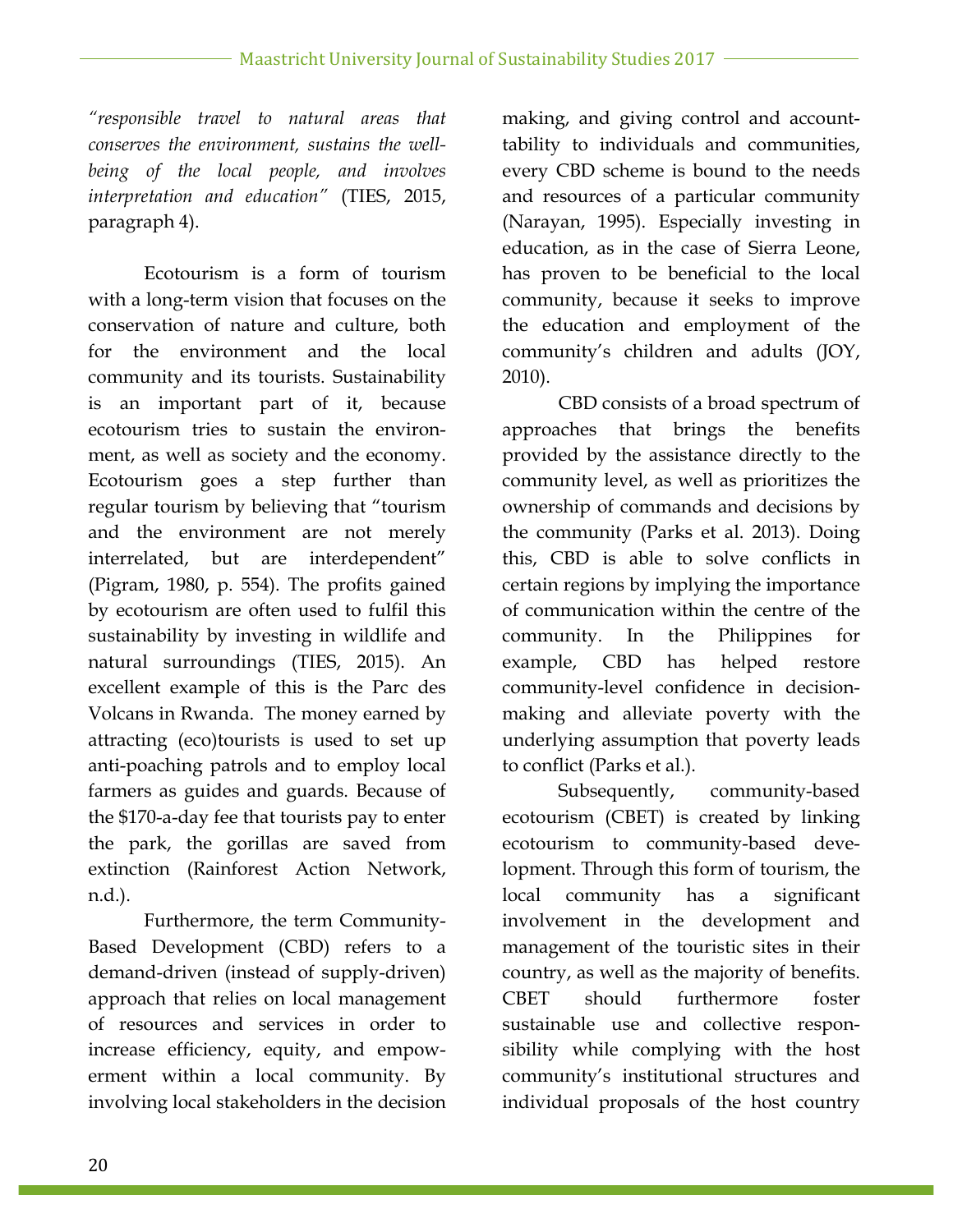(WWF, 2010). Consequently, the ability of conserving the local communities and preserving the biodiversity whilst simultaneously reducing the local poverty is what makes CBET attractive on a sustainable scale (Kiss, 2004).

In Phuket, Thailand, 'voluntourism' is a CBET phenomenon where tourists volunteer in helping the local communities engage in ecotourism, protecting wildlife and participate in marine conservation (TAT, 2013). One of these projects is the Little Big Project, whose main aim is to protect and rehabilitate Thailand's coral reefs and marine ecosystems, while also creating awareness among the locals of the importance of these ecosystems. Deforestation of the region is leading to food shortages for marine life while having a negative effect on the local economy, and these should thus be addressed in the context of the local community. The project seeks to involve the local population in providing eco-tourism services, which will on the one hand create jobs and income for the local community and on the other hand protect Phuket's environment and culture (TAT, 2013).

# II. Sustainable development and tourism

As the idea of sustainability is increasingly fostered in people's minds, more people also want to be involved in sustainable tourism (Wnuk, 2013). To make tourism more sustainable, the principles of sustainable development as created in 1992 at the Rio Earth Summit can be used as guidelines. These principles were invented by the United Nations Environment Programme (UNEP) to make it easier to promote and implement sustainable development throughout society (McKeown, 2002). By applying these principles, one incorporates all dimensions of sustainable development.

Not all principles of sustainable development will be applied, as that would be both unnecessary and encompassing the paper's objectives. A sustainable approach to tourism signifies neither the environment nor the community will be harmed by the influx of travellers. Even more so, the natural environment and the local communities should profit from tourism, both socially and economically. "Sustainability implies that tourism resources and attractions should be utilised in such a way that their subsequent use by future generations is not compromised", as stated by the World Tourism Organisation (2000).

First, two principles will be applied to tourism in the context of ecotourism. Afterwards the same will be done for CBD. Where ecotourism lacks in the ultimate protection of the local community's identity and culture, CBD takes over and adds to the social dimension of sustainable development (Narayan, 1995; TIES, 2015). Therefore, by combining these two concepts, CBET represents a more holistic representation of sustainable development values.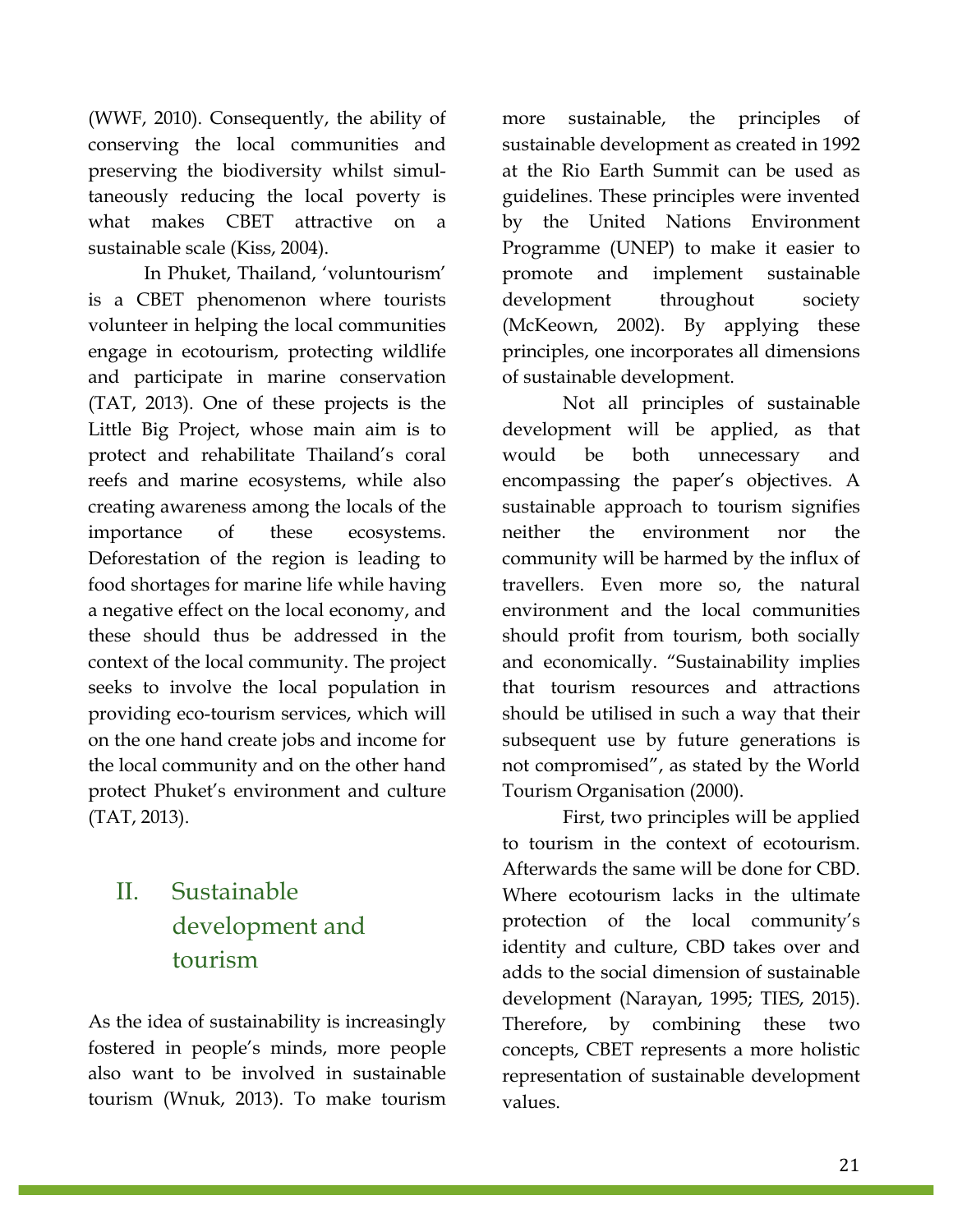# II.I. Ecotourism

*"Nations shall cooperate to conserve, protect and restore the health and integrity of the Earth's ecosystem. The developed countries acknowledge the responsibility that they bear in the international pursuit of sustainable development in view of the pressures their societies place on the global environment and of the technologies and financial resources they command"* (McKeown, 2002).

Ecotourism is not solely an action that has to be done; it should also be used to promote sustainability for both the environment and the community in general. Especially developed countries should advertise sustainability in tourism, as the tourists that cause most environmental and cultural degradation originate from the most developed countries. It is this form of mass tourism that causes most pressure to the Earth's natural environment (Sustainable Travel International, 2015).

During a TED talk, Aziz Abu Sarah, a tourist entrepreneur from Palestine, stated "tourism is the best [...] way to bring down those walls [of anger] and to create a sustainable way of connecting with each other and creating friendships" (Sarah, 2014, 2.02 minute). Ecotourism seeks to accomplish exactly this. Tourists and local villagers can learn about each other's cultures and lifestyles so that they can explain the other's behaviour. Consequently, problems that tourists and local inhabitants encounter can be solved more easily (TIES, 2015). Tourism therefore creates "mutual understanding among people" (Wnuk, 2013, p. 107).

It is the task of every nation to provide companies as well as local villagers with all information necessary to both understand each other's ways of progress and actions, as well as to see the importance of nature as such, and the value it has for humanity and the world's life cycles (May, 1991). A greater participation rate increases this awareness of inhabitants of the host country as well as tourists in their home country. Consequently, the environment will be more successfully protected and sustained.

*"The full participation of women is essential to achieve sustainable development. The creativity, ideals and courage of youth and the knowledge of indigenous people are needed too. Nations should recognize and support the identity, culture and interests of indigenous people" (McKeown, 2002).*

Ecotourism tries to empower local people and especially the youth, because they are the ones that need to raise awareness to preserve the environment. In fact, without a well-preserved environment, tourists are less inclined to come, as nature is what they are often looking for (Liu, 2003). Youths have the potential to change the unsustainable habits of the community, because they can learn about the benefits that the environment has for tourists, and for themselves (UN Divisions for Sustainable Development, 1992, p.275).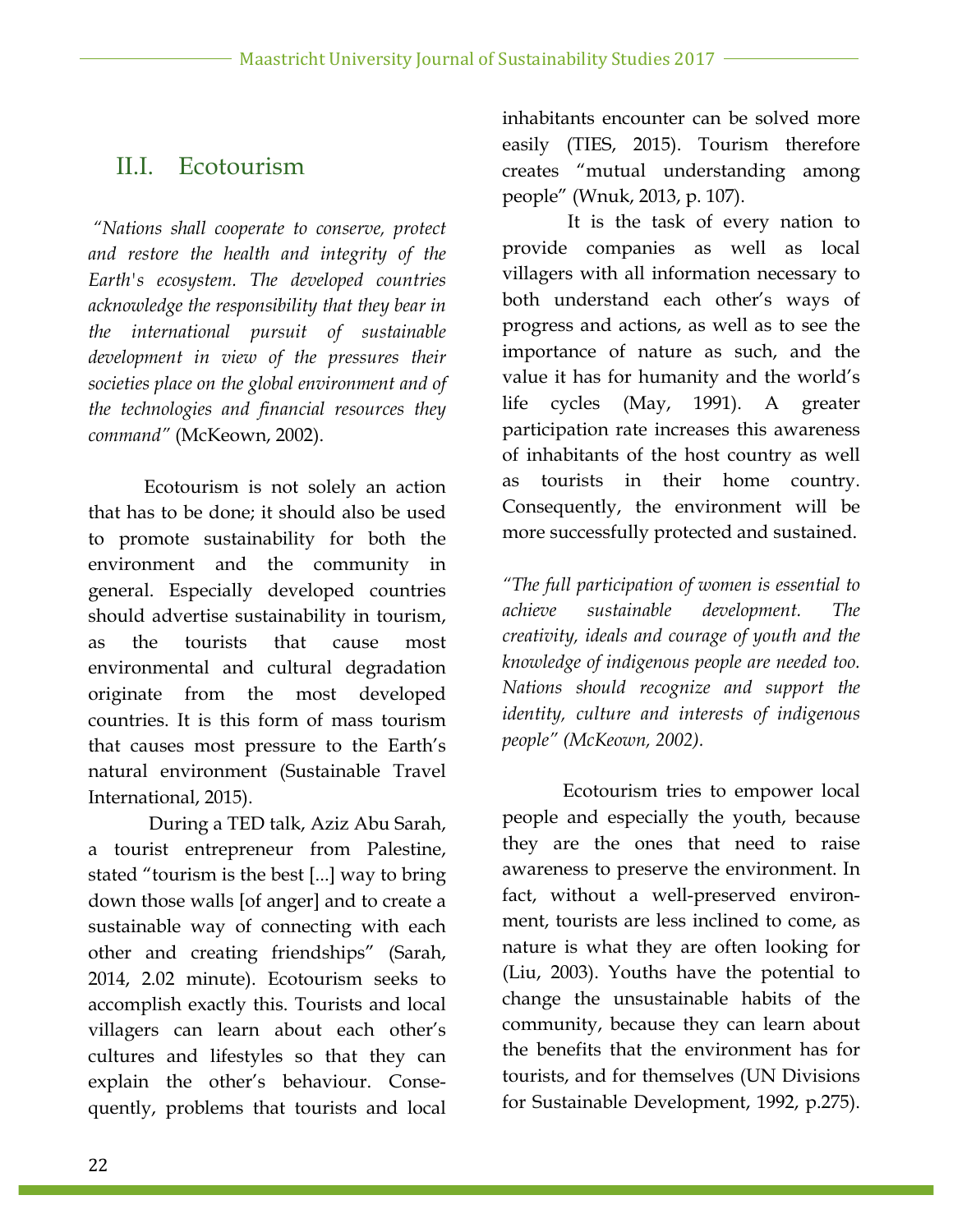We can see this has happened with the EcoQuetzal project in Guatemala. This project made the villagers realize that it takes less effort and it is more sustainable to present their forests to tourists than to ruin them.

*"Together with our agricultural projects, the communities have benefitted greatly and already have begun improving the quality of their lives"* says EcoQuetzal (2012).

Not everywhere in the world do women have the same rights as men. Especially where they do not have these equal rights, women have to be empowered. Women are often the ones that make things happen, usually behind the scenes. Without their commitment, it is difficult to accomplish the goal of sustainable development (UN Divisions for Sustainable Development, 1992). With the full participation of women, a project can be much more productive, because it is performed by every member and within every layer of the community.

In addition, the available knowledge and creativity of indigenous people should be used because they are the ones knowing their natural environment best. Instead of downgrading or erasing local cultures and villages for tourism, companies and nations should acknowledge the importance of local villagers and their valuable knowledge about their surroundings to create situations that are beneficial for both tourists and villagers (TIES, 2014a). One example of successful cooperation is Guatemala, where the Oxlajuj B'atz' Maya Women's Center was built. This project empowers women by providing them with the skills and education to become selfsufficient while at the same time guiding tourists through the communities so they can learn about the Mayan culture. It is a way of preserving indigenous knowledge and culture through tourism that is sustainable on all fronts (TIES, 2012).

Where ecotourism might lack the motivation and knowledge to sustain a healthy and lively community, CBD can take over. Ecotourism is often said to be based on protecting the environment, however it lacks the necessary social dimension for true sustainable action (Liu, 2003). In contrast, CBD focusses entirely on the community, for which the environment is included in sustaining the community and its living grounds (Narayan, 1995). According to the principles of sustainable development, local communities should be protected as much as the environment. This is why, next to ecotourism, CBD is needed to make sure that both environment and culture are equally incorporated in tourism.

# II.II. Community based development

*"People are entitled to a healthy and productive life in harmony with nature"*  (McKeown, 2002).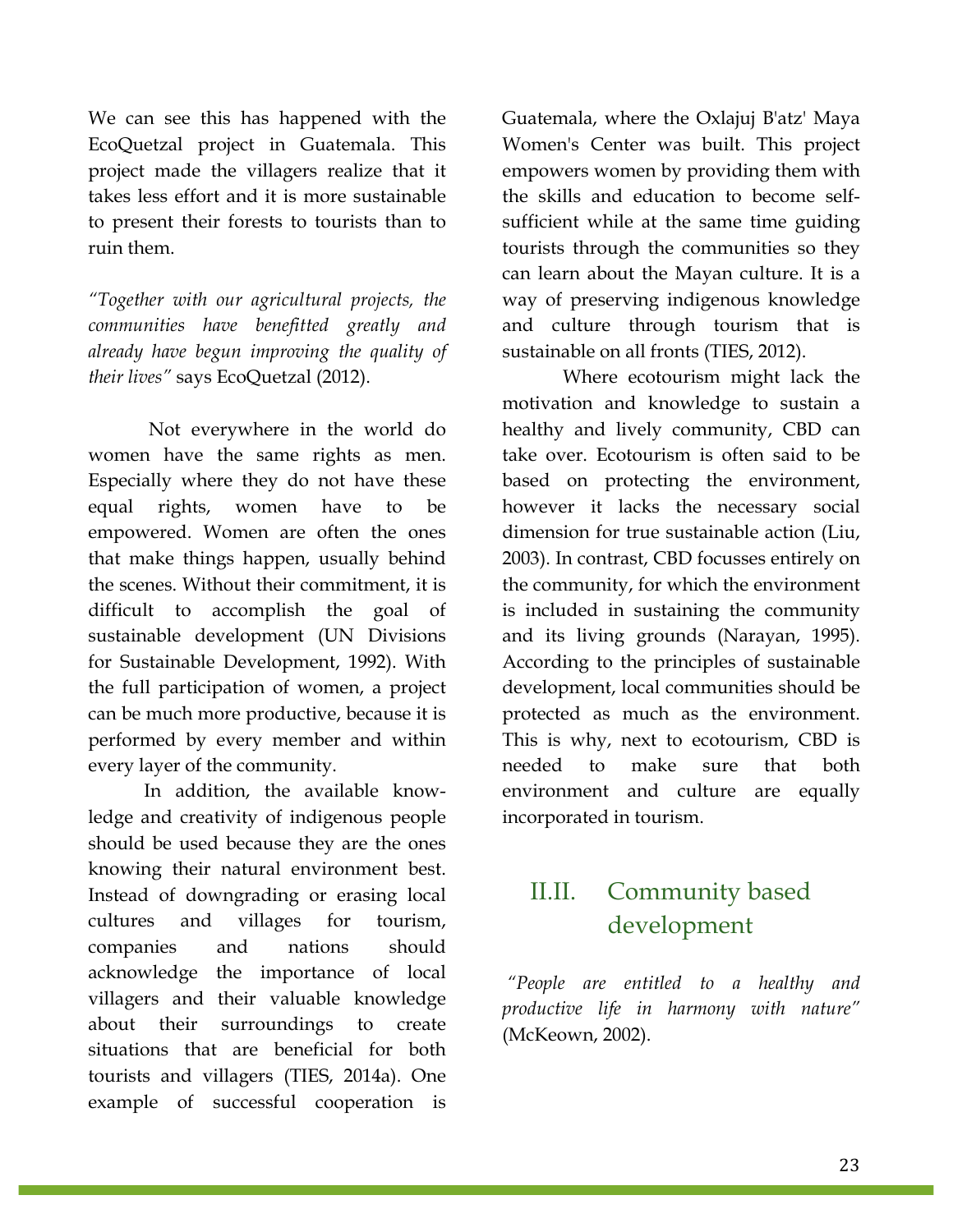When used in a productive way, CBD is a way to manage natural resources effectively, as well as a tool to provide the community with basic infrastructure and social services (Narayan, 1995). By teaching the communities the appropriate strategies to support community life, changes in the implementing agencies (technical, services etc.) need to be undertaken in order for these to become more effective. These changes are often difficult, as technical and educational personnel in developing countries are often reluctant or are lacking incentives for performance (Narayan, 1995). At this point, the help of NGOs to transform the agencies in a more effective way is interesting, as it enables the communities to remain independent from other nations.

A perfect example of CBD is to be found in Lakka, Sierra Leone, where the organization "Joint Operation Youths" (JOY) takes it as their responsibility to improve livelihoods and education quality for the young adults and children. JOY was initiated in 2006 by a group of locals, and now receives wide national and international help to complete several projects on the improvement of health and education in their community. The organization aims to receive funds and assistance in the management of project proposals originating from (and executed by) the Sierra Leonean community. According to the organization, education is the most important ingredient of a healthy society, and investing in it through development work is a definite sustainable approach for a better future (JOY, 2010).

JOY has fulfilled three projects since its start. Firstly, "The Beach Cops Programme" brought children together to clean the beaches in return for a free meal. Furthermore "The Water and Sanitation Project" accomplished the requirement of accessibility to water and sanitation as a crucial component of a healthy society by building toilets and a water tap. Finally, the project managed to finance books for the local school and for families who couldn't afford them in "Books for the Lakka Primary School". In 2010, JOY started working on constructing a nursery school and other education programs. The organisation organizes fundraisings internationally so that the current 35 children who cannot afford going to school receive financial aid and obtain knowledge like the other children in Lakka (JOY, 2010).

*"Peace, development and environmental protection are interdependent and indivisible"* (McKeown, 2002).

CBD is a model that has a conflictsensitive approach to development, because the communities play a major role in prioritizing aid investments through open dialogue (Parks et al., 2013). Indeed, CBD does not merely provide the communities with basic infrastructure or resources, but also raises the importance of increased community-level dialogue and democracy in decision-making or project planning, in order to generate important social benefits beyond the substantial outputs of the project (Parks et al., 2013). Three main benefits have been prevalent in conflict-affected areas of the Philippines,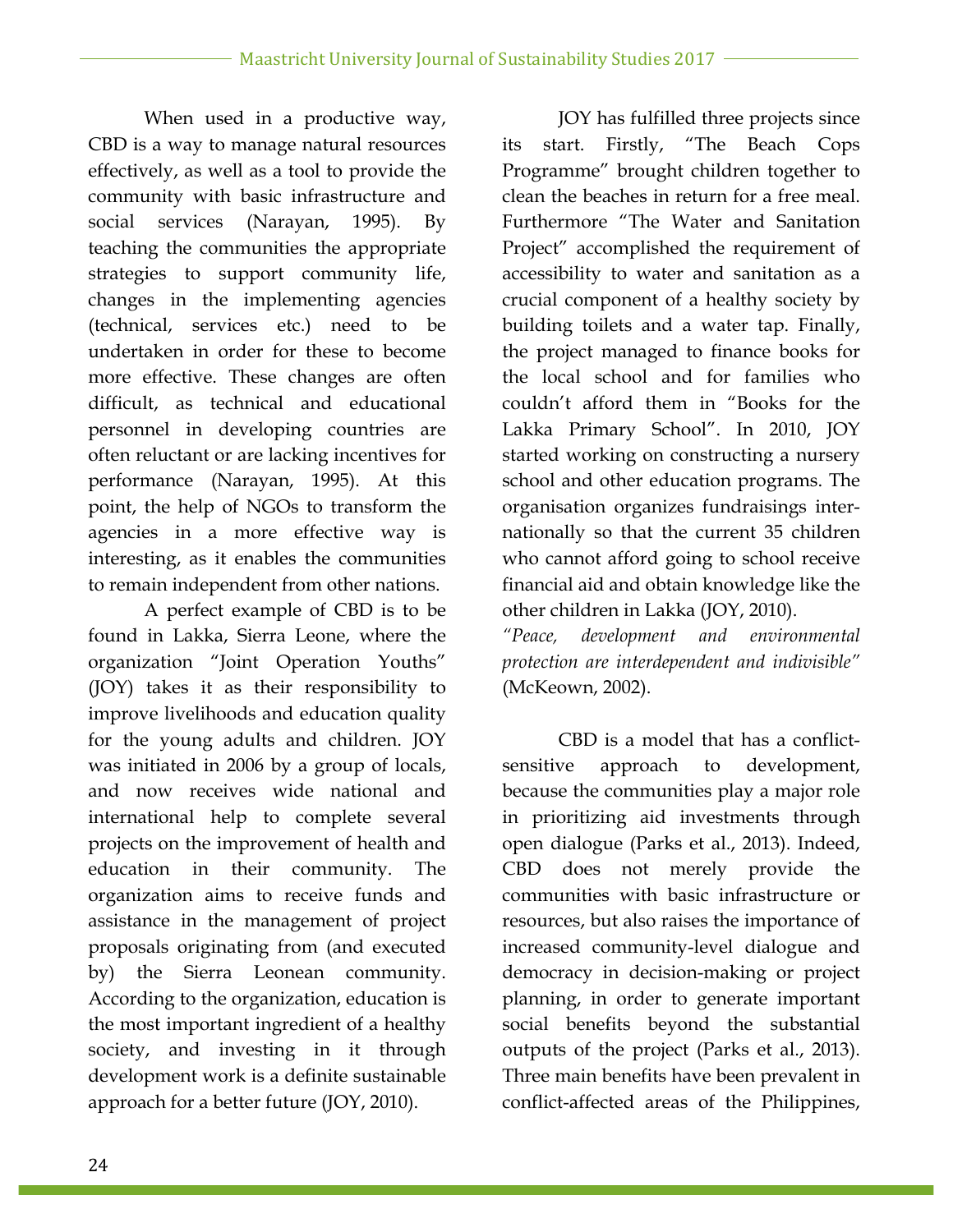where development aid has been given according to guidelines of CBD. Parks and his colleagues have shown in 2013 that CBD has helped to address a range of challenges in conflict areas by improving the infrastructure and reduce economic deprivation. Second, they have proven that CBD restores confidence in these areas also after the conflicts have stopped, by increasing state-society relations through education and job creation. Finally, marginalized groups are included in the society by encouraging greater participation and collective action (Parks et al., 2013).

Moreover, when looking at the example of JOY in Sierra Leone and the previous principle, a steady education and knowledge on the correct use of resources will enable a better life for the following generations. Sierra Leone has since the late eighteenth century experienced a long past of conflicts, wars, coups and a long-lasting civil war from the early 1990s until early 2000s (BBC, 2015). The civil war destroyed most of the schools, and the living standards of most locals diminished considerably. Traumatized leaders, upcoming rebel groups and economic emergencies have destabilized the country and made it dangerous for locals and visitors, thus leaving the country without proper development.

Nowadays, one of JOY's primary concerns is to maintain the peaceful conditions that are predominant at the moment, by educating the youth and developing the country in a way that provides jobs that are necessary for society (JOY, 2010). In case one of the three elements of sustainable development is not pursued, the others cannot be accomplished to the fullest (Scheyvens, 1999). For example, without development, there is little knowledge or means to sustain an economy and with a degraded environment, there is no development possible as there are no natural resources.

It is thus clear that communitybased development is a method of local development completely detached from tourism, but can be incorporated into it. Point taken, Lakka is a beach town that once was a popular tourist destination and with the recovery the country is going through, it progressively attracts more tourists again. Therefore, it is interesting to involve tourism into effective development of Sierra Leone. By combining ecotourism with CBD, we arrive at the phenomenon of Community Based Ecotourism.

# II.III Community based ecotourism

*"In order to achieve sustainable development, environmental protection shall constitute an integral part of the development process, and cannot be considered in isolation from it. Eradicating poverty and reducing disparities in living standards in different parts of the world are essential to achieve sustainable development and meet the needs of the majority of people"* (McKeown, 2002).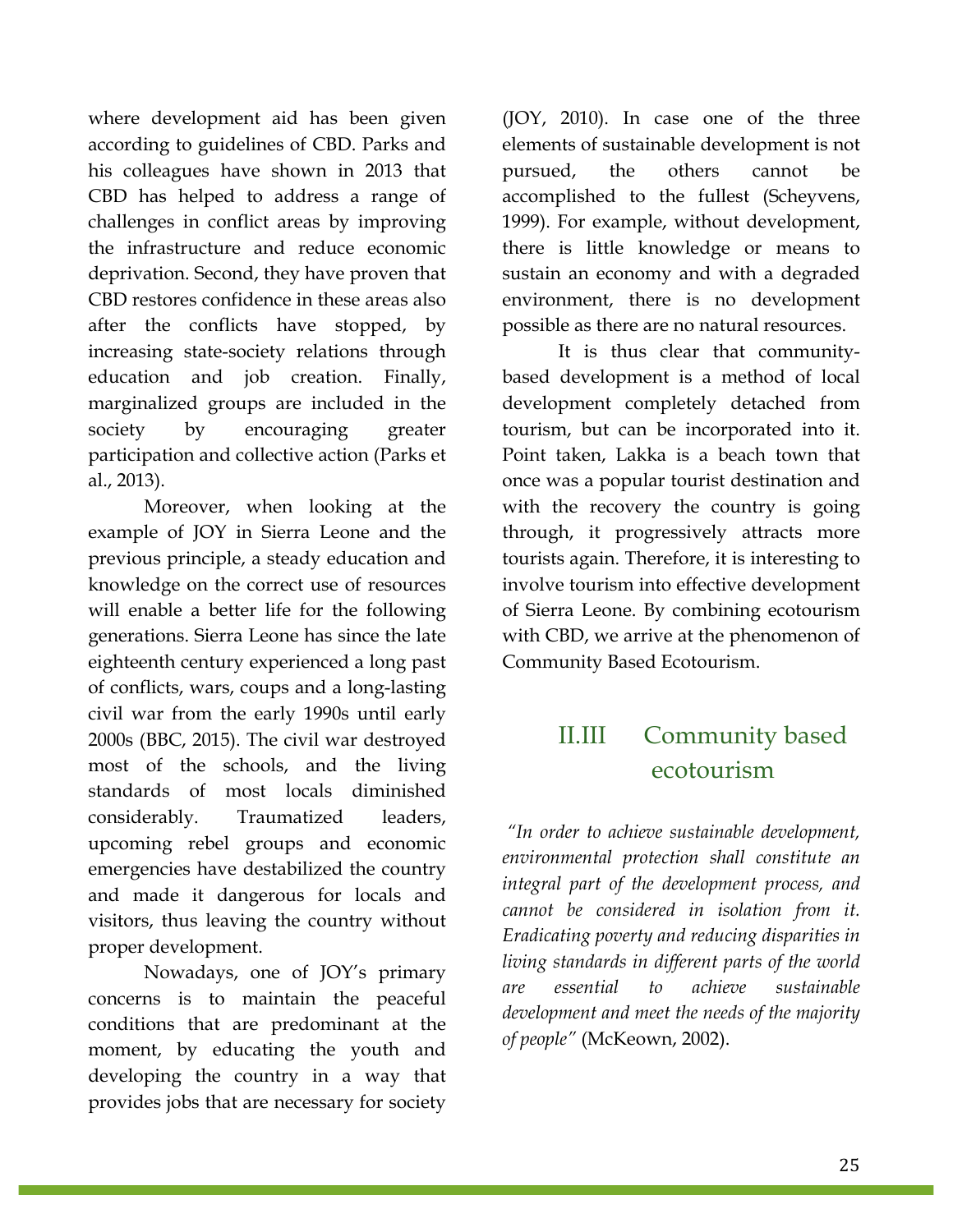Ecotourism organizations claim to assist local communities, either by employing locals or by aiding local projects, which benefits communities on all aspects (Kiss, 2004). However, Kiss argues that adding the term 'community-based' into ecotourism implies going beyond merely aiding communities, but actively involving communities in all actions (2004). The result of community-based ecotourism strongly depends on how the proposed objectives are interpreted by the locals, and the degree of participation of the local community. Where ecotourism stops at merely employing local workers and thereby preventing extreme poverty, CBET strives for actually reducing disparities that exist in communities by involving them to the fullest in local development (Kiss, 2004).

The impoverished commune of Chi Phat, Cambodia, was known for being a hub for illegal logging and wildlife smuggling in the early twenty-first century. However, the Cardamom Mountains are abundant in resources and thus the Wildlife Alliance intervened in 2007 to develop the communities in the mountains and provide these with a better livelihood (Wildlife Alliance, 2015). With the optimistic economic prospects of natural resources and breath-taking landscapes, tourism was an opportunity to develop the region sustainably on both an economic and cultural level.

Each place in the touristic site is run by a committee of villagers that is technically assisted and financially supported by the Wildlife Alliance. The local residents have incentives to be active in the project as local stakeholders, because they see their income grow exponentially over time as tourism to Chi Phat increases each year (Wildlife Alliance, 2015). The villagers, who once depleted the environmental heritage of its resources in order to survive from trade, are now employed as guides to lead the tourists through the abundant hiking trails through jungles, waterfalls, rainforest and typical cultural heritages. Additionally, the villagers are employed to operate in the guesthouses, transport services and restaurants (Wildlife Alliance, 2015).

*"Development today must not undermine the development and environment needs of present and future generations"* (McKeown, 2002).

Community-based ecotourism is a tool to conserve biodiversity, in order to produce economic benefits for the local community (Kiss, 2004). Furthermore, Scheyvens notes that a community-based approach to ecotourism must recognize the necessity of promoting both the quality of life of people and the protection of resources simultaneously (1999).

One of the aims in Chi Phat is to protect the resources found in the area, and to create job and income opportunities for the locals through CBET. This is made possible by producing CBET activities and materials used for tourists as well as by providing adequate training for jobs and improvements in the infrastructure and public facilities. Furthermore, a CBET committee was established in which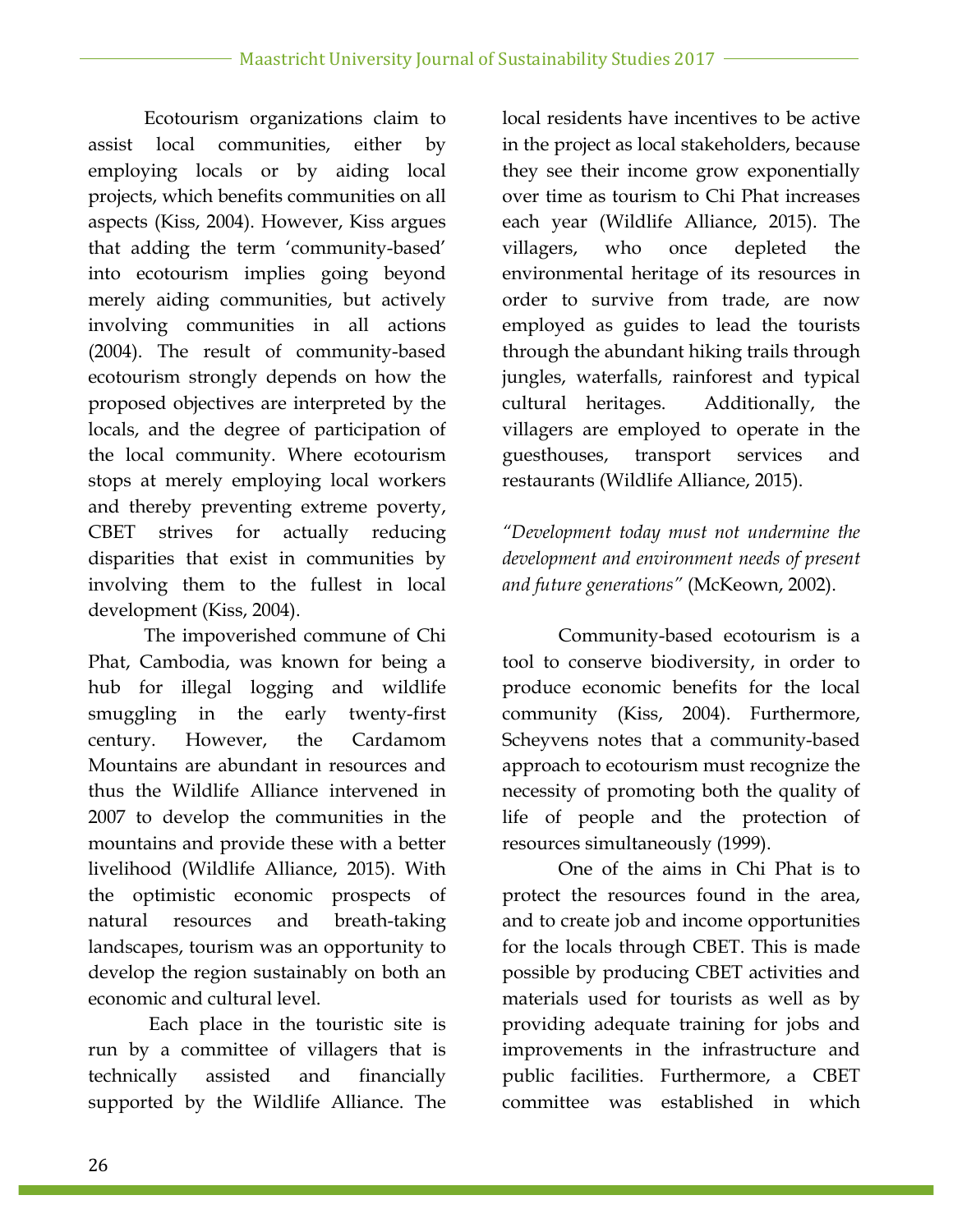members are elected to lead the management of the project, as well as provide the locals with training in order to manage accounting and bookings to further develop the system (Wildlife Alliance, 2015).

The idea of sustainable development implies the concern for both intragenerational and inter-generational equity with respect to the use of resources is an important part of the promotion of sustainable development (Baker, 2006). Intra-generational equity refers to equity across the globe within the current generation, while inter-generational equity involves the needs of future generations in the design of current policies on equity (Baker, 2006).

The Wildlife Alliance (2015) states that the first waste management system of Cambodia was developed in the area, and that the local community, activated through the CBET programme, has taken action to check whether the economic development does not put the environmental protection at stake nor disrespects the environment in the longterm. By implementing waste and environmental protection policies, the Wildlife Alliance is ensuring the security of resources for the future generations to come. With enough patience, CBET is thus a long-term solution to make tourism more sustainable (Narayan, 1995).

## III. Conclusion

To make tourism more sustainable, the internationally acknowledged principles of sustainable development were used as guidelines. After application of a selection of concrete principles to tourism, it seems as if CBET is a good step to take towards a more sustainable form of tourism. Through CBET we found that the combination of ecotourism and CBD successfully integrates the need for promoting environmental and cultural sustainability into tourism.

Ecotourism focuses on the conservation of nature and culture both for the present and future needs, hence it is beneficial both for the local community and the environment as well as for the tourists. By relying on the concept of Community-Based Development, promoting local management of resources and services creates long-term efficiency, equity, empowerment and cost effectiveness within the community. CBET coins both developments to create a form of tourism that more adequately responds to the need for sustainable development in tourism, thereby creating a proactive way of implementing the principles of sustainable development in local communities. By ensuring future access to both human and natural resources, CBET simultaneously paves the path for more inclusive and economic sustainability.

The concept of sustainability concerning the economy, society and the environment can bring about the needed change in society, and thus has to be promoted and implemented in developing as well as developed countries.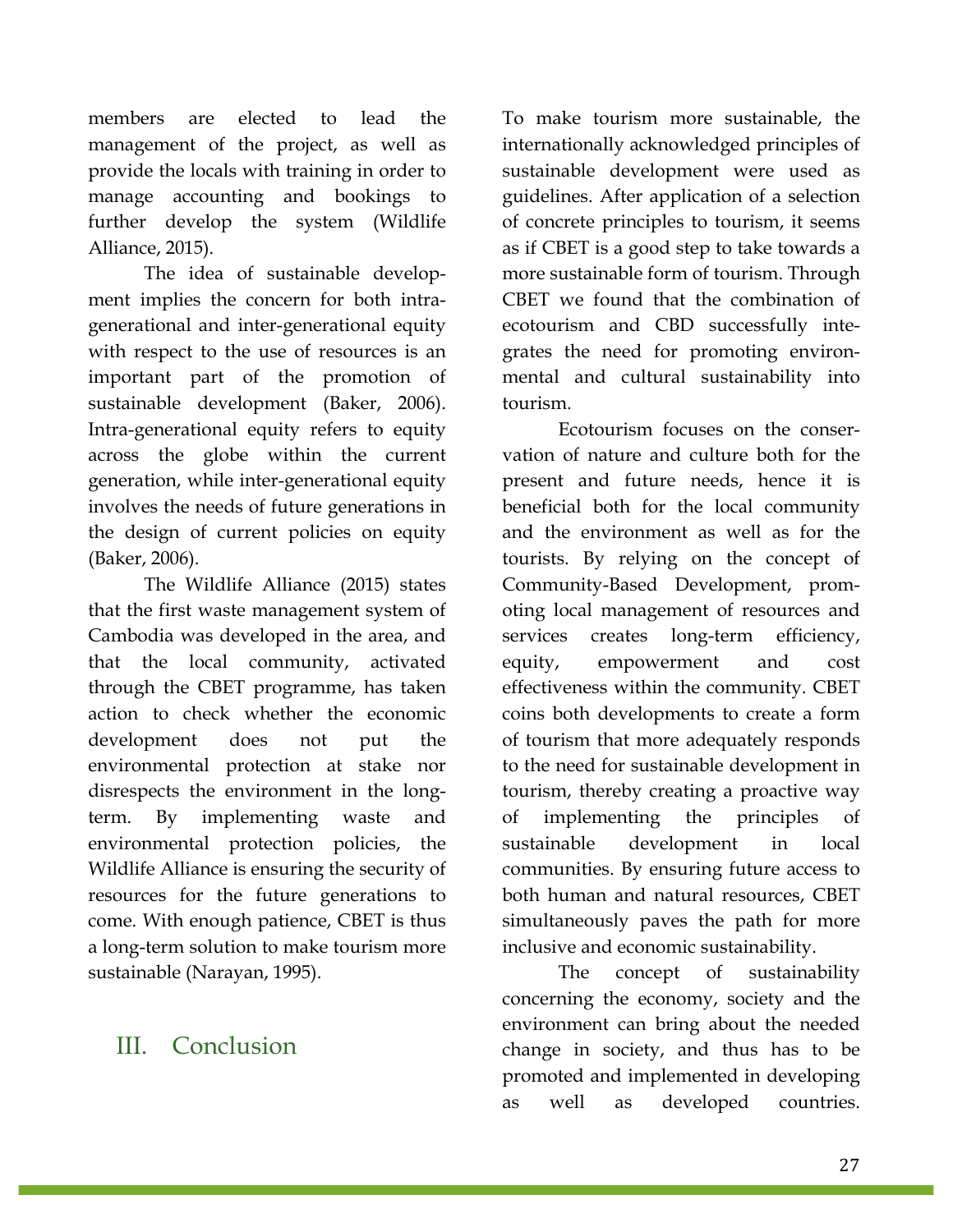Community-based ecotourism offers hope that the environmental responsibility promoted by ecotourism and local empowerment brought by communitybased development can accomplish the interests and vital needs of the receiving communities. Still, CBET has limitations concerning local participation and external involvement: finding the help needed to make such a project possible should not hinder locals in creating businesses, nor should it provide an opportunity to outside investors for exploiting the area. As it remains a relatively new concept, countries may be sceptical on the future it promises. However, patience is required in the process of CBET, because the investment in communities and engagement of these communities takes time and money.

Community-based ecotourism promises to be an effective strategy for combining tourism with sustainable development. However, in order to improve upon sustainability in tourism, countries first have to be aware of the need for more sustainability. Indeed, not all countries have sustainability on their (political) agenda. Here the public and the media come in to 'spread the message' and help increasing the demand for more sustainable tourism when travelling. Growing economic power coupled with an increasing interest in sustainability might help to ensure a larger interest in sustainability measures, but there is still work to be done, also in the field of tourism. In order to bring about such change, a widespread promotion of sustainable development is an imperative step to take.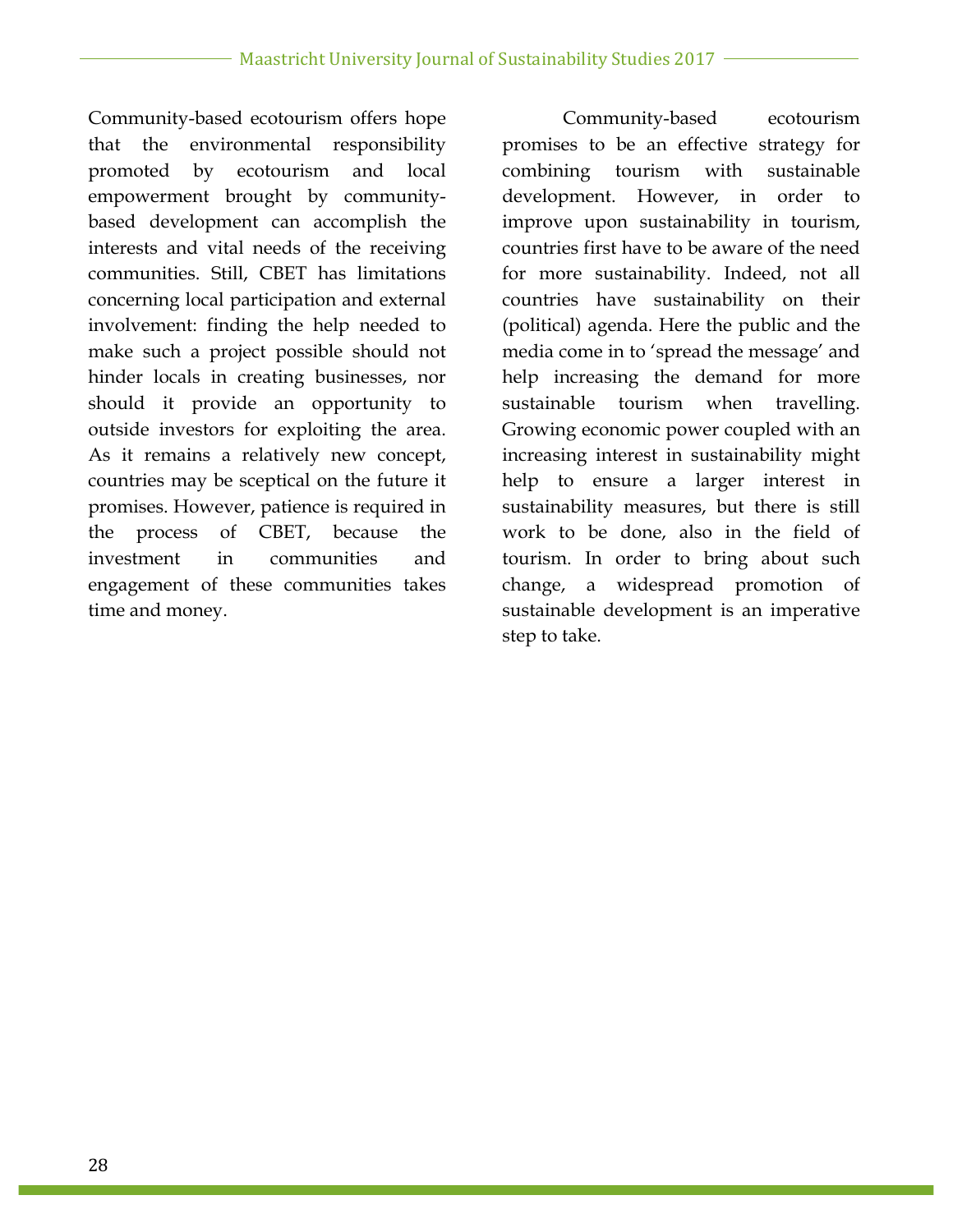### **References**

Adams, W. M. & Redford, K. H. (2009). Payment for Ecosystem Services and the Challenge of Saving Nature. Conservation Biology, 23(4), 785-787. Baker, S. (2006). The concept of Sustainable Development. In D. Pepper (Ed.), Sustainable Development. pp. 17- 48. Oxon: Routledge. BBC monitoring (2015). Sierra Leone Profile. Retrieved 19.01.2015 from http://www.bbc.com/news/world-africa-14094419 Duraiappah, A. K. (1998). Poverty and Environmental Degradation: A Review and Analysis of the Nexus. World Development, 26(12), 2169-2179. EcoQuetzal. (2012). Ecotourism. Retrieved 25.01.15 from http://ecoquetzal.org/ecotour.php Griggs, D., Stafford-smith, M., Gaffney, O., Rockström, J., Öhman, M. C., Shyamsundar, P., & Noble, I. (2013). Sustainable Development Goals for People and the Planet. Nature, 495, pp. 305–307. Retrieved 22.01.15 from http://www.nature.com/nature/journal/v495/n7 441/full/495305a.html Joint Operation Youths (2010). JOY for Sierra Leone. Retrieved 19.01.2015 from http://www.joyforsierraleone.org Kiss, A. (2004). Is Community-based ecotourism a good use of biodiversity conservation funds? Elsevier, 19(5), 232-237.

Liu, Z. (2003). Sustainable Tourism Development: A Critique. Journal of Sustainable Tourism, 11(6), 459-475

May, V. (1991). Tourism, environment and development: Values, sustainability and stewardship. Tourism Management, 12(2), pp. 112-118.

McKeown, R. (2002). Principles of Sustainable Development. Education for Sustainable Development Toolkit. Retrieved 13.01.15 from http://www.unep.org/training/programmes/Inst ructor%20Version/Part\_1/readings/Principles\_%2 0of\_Sustainable\_Development.pdf

Narayan, D. (1995). Designing community based development. The World Bank. Retrieved 06.01.2015 from https://openknowledge.worldbank.org/handle/1 0986/11662

Parks, T., Schuler, N., Chua, J., Magno, C. Johnson, K., Domado, H., & McCarthy, P., (2013). Community-Based Development in Conflict-Affected Areas of

the Philippines. The Asia Foundation. Retrieved 24.01.15 from

http://asiafoundation.org/resources/pdfs/Comm unitybasedDevinCAAofPhilippinesFeb2013.pdf

Pigram, J. J. (1980). Environmental implications of tourism development. Annals of Tourism Research, 7(4), pp. 554-583.

Rainforest Action Network. (n.d.). Do Rainforests benefit from Ecotourism? Retrieved 25.01.15 from http://www.unesco.org/education/tlsf/mods/th eme\_c/

mod16.html?panel=3#top

Sarah, A. A. (2014). For more tolerance, we need more … tourism? TED Talk. Retrieved 14.01.15 from http://www.ted.com/talks/aziz\_abu\_sarah\_for\_ more\_tolerance\_we\_need\_more\_tourism?language =en

Scheyvens, R. (1999). Ecotourism and the empowerment of local communities. Tourism management, 20(2), pp. 245-249.

Sustainable Travel International. (2015). The Effects Mass Tourism Has Had on Developing Countries. Retrieved 25.01.15 from http://sustainabletravel.org/tourism-solutions-

overview/for-travelers/before-you-travel/theeffects-mass-tourism-has-had-ondeveloping-countries/

The International Ecotourism Society (TIES). (2012). Oxlajuj

B'atz' Maya Women's Center: Empowering Women, Inspiring Change. Retrieved 24.01.15 from http://www.

ecotourism.org/news/13-threads-maya-womenscenter-empoweringwomen-inspiring-change

The International Ecotourism Society (TIES). (2013). Tropic Journeys in Nature Opens Window on Huaorani Indigenous People Threatened by Oil Interests in Amazon Rainforest. Retrieved 24.01.15 from http://www.ecotourism.org/news/tropicjourneys-nature-ecuador-huaorani-indigenouspeople-threatened-oil-interests-amazon

The International Ecotourism Society (TIES). (2014a). Indigenous Knowledge. Retrieved 24.01.15 from http://www.ecotourism.org/indigenousknowledge

The International Ecotourism Society (TIES). (2014b). Project summaries. Retrieved 25.01.15 from http://www.ecotourism.org/project-summaries